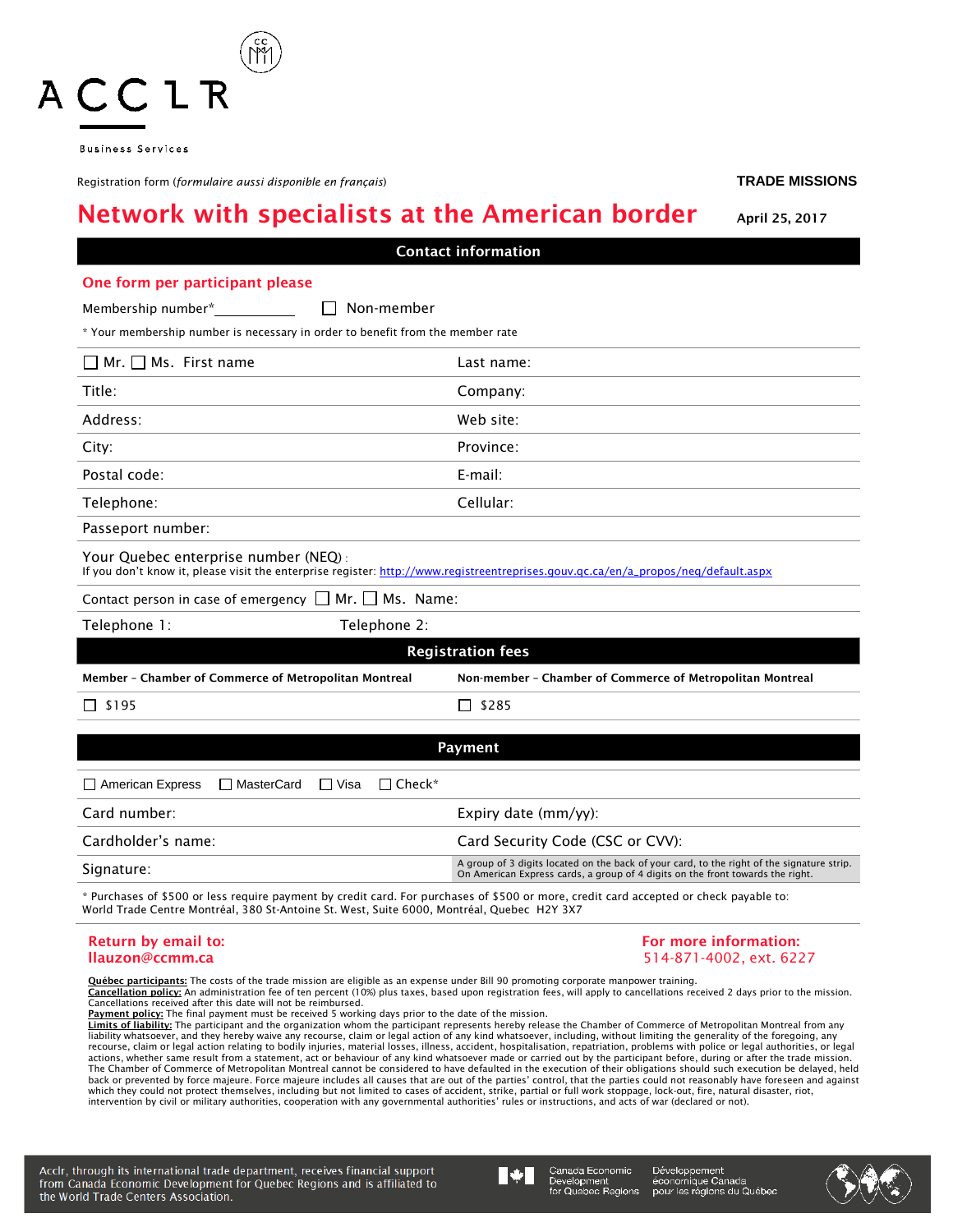

**Business Services** April 25, 2017 Champlain and Plattsburgh, New York

# A. Enterprise information

| Name:                                      |              | Address:                                                                         |
|--------------------------------------------|--------------|----------------------------------------------------------------------------------|
| Organization:                              |              | City:                                                                            |
| Title:                                     |              | Postal code:                                                                     |
| Date of birth:                             |              | Citizenship:                                                                     |
| Phone:                                     |              | Fax:                                                                             |
| Web site:                                  |              | E-mail:                                                                          |
| Person to contact<br>in case of emergency: | Name:        | Phone 1:                                                                         |
|                                            | Family ties: | Phone 2:                                                                         |
|                                            |              | Participant passport number: _______________ and expiration date: ______________ |

# B. Enterprise profile

1. Describe your business:

2. What products or services do you currently export (or want to export) to the US?

| 3. What type of organization do you represent?          |
|---------------------------------------------------------|
| $\Box$ A private company                                |
| $\Box$ A government agency or ministry                  |
| An association                                          |
| $\Box$ An economic development agency (SADC, CLD, etc.) |
| An academic institution                                 |
| ther:                                                   |



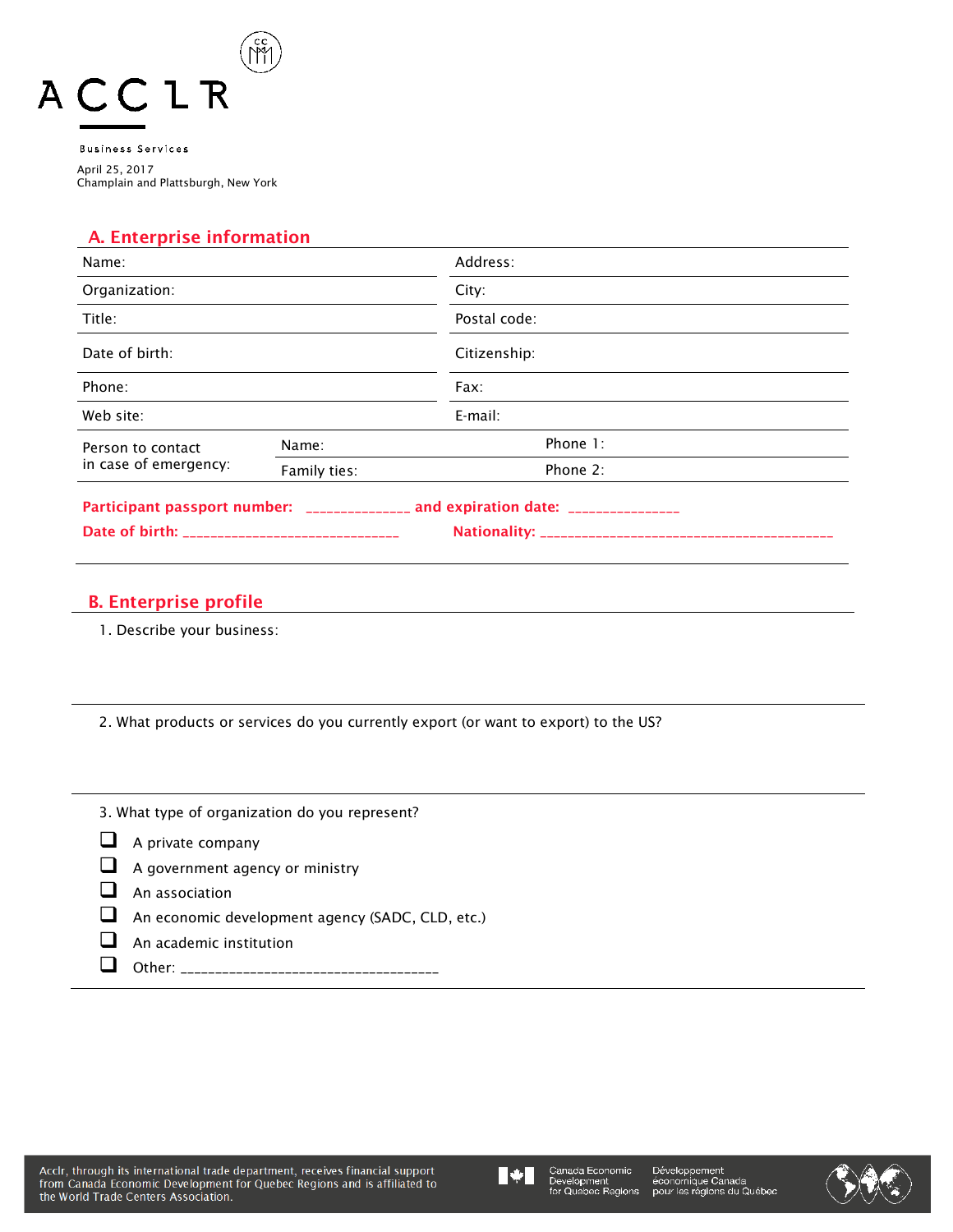| £ | $\mathcal{L}^{\text{max}}$ |  |
|---|----------------------------|--|
|   | <b>Business Services</b>   |  |
|   | April 25, 2017             |  |

Champlain and Plattsburgh, New York

4. In terms of number of employees, how large is your organization?

- $\Box$  1 to 29
- $\Box$  30 to 99
- $\Box$  100 to 499
- $\Box$  500 or more

5. In terms of annual revenues, how large is your organization?

| $\Box$ Less than \$500,000 |  |
|----------------------------|--|
|----------------------------|--|

 $\Box$  From \$500,000 to \$5 million

- $\Box$  5 to 25 million
- $\Box$  25 to 50 million
- $\Box$  over 50 million
- $\Box$  Not applicable

6. What percentage of your organization's activities is related to exporting?

- $\Box$  0%
- $\Box$  1% to 10%
- $\Box$  11% to 25%
- $\Box$  26% to 50%
- $\Box$  50% or more

7. Where do you currently export?

|  | United States (what percentage? _____________) |
|--|------------------------------------------------|
|--|------------------------------------------------|

- $\Box$  Central America and the Caribbean
- $\Box$  South America
- Western Europe

 $\Box$  Eastern and Central Europe

- $\Box$  Oceania
- $\Box$  Asia
- Middle East
- Africa

Other: \_\_\_\_\_\_\_\_\_\_\_\_\_\_\_\_\_\_\_\_\_\_\_\_\_\_\_\_\_\_\_\_\_\_\_\_\_